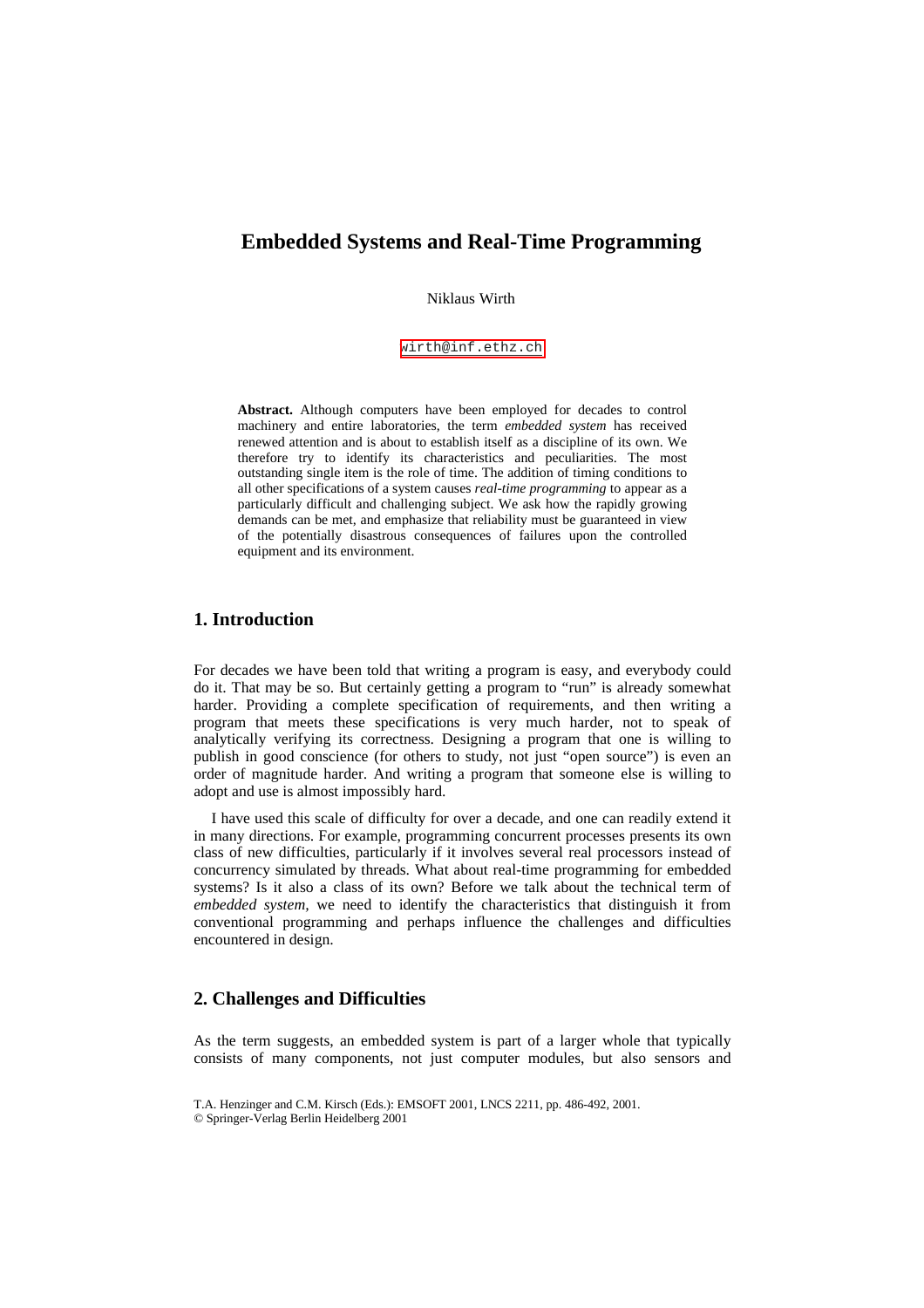actuators. This implies that many activities occur concurrently, and are to be controlled by the embedded computer system part. This results in a variety of challenges and problems that have no counterpart in conventional programs, neither in commercial data processing nor in scientific computing. Without claim for completeness, let me list a few:

The various ongoing activities imply multiple, *concurrent computing processes*, and with them the problem of their synchronization for harmonious cooperation in their exchange of data, be it via messages or a common store.

The activities in the system run at a given speed, and thereby impose constraints on the delays with which a computing process must generate reactions and responses. These *real-time constraints* are requirements unknown in conventional programs, where the only limitation of delay is typically the impatience of a human user. It is indeed one of the great achievements of digital computing that we can abstract from time. The only condition that matters is that the programmed operations are strictly performed in the prescribed sequence, one after the other.

In mechanical systems, *economy* is more important than it is usually considered by computer programmers. Economy of computing power and of memory are essential, although in a declining degree. The ever growing speed of microprocessors and capacity of memory chips have the negative consequence that careful and economizing design becomes less respected.

An embedded computer system receives its inputs from a variety of *sensors* of voltage, temperature, pressure, light, acceleration, rotation (gyros), radiation, chemical gases. It delivers its outputs to *actuators*, lights, signals, current sources, motors, steppers, relays, valves. The challenge for the programmer is to manage various devices outside the digital world through interfaces, that often are subject to stringent real-time constraints, and at the same time inadequately specified.

Recently, a criterion has entered considerations that has hardly played a role in the past: Electrical *power consumption*. It has been brought into the limelight by batterypowered computers; and many embedded applications belong into this category. To an increasing degree, it is the ratio of computing power over power consumption that is decisive in the selection of a processor. Low power may render cooling equipment unnecessary, thereby reducing overall consumption even further.

The addition of a flexible computer to control mechanical equipment makes it possible to operate this equipment without human intervention. The resulting systems are called *intelligent robots*. This opens new possibilities to operate them in places where humans would not dare to enter, in *hostile environments*. This application calls for special properties of hardware components, such as radiation resistance, but also imposes additional requirements on programs, such as a fail-safe strategy.

Finally, this brings us to the topic of *reliability*, which plays a much heavier role than in pure computing applications. A failure no longer results in a wrong number or a black screen, but in a crash, the loss of very expensive equipment, or even of lives. Programming becomes a serious activity, where personal responsibility cannot be abdicated. Reliability must be a permanent property and have overriding importance.

The consequences of a mistake may affect adversely many people, as the following story will show. It happened in Basel on June 15. Basel is a large railway station connecting systems of Switzerland, Germany and France:

Traffic in Basel's main railway station collapsed totally on Friday between 9:30 and 11:15. 50 trains and thousands of passengers were afflicted. The reason for this standstill was the failure of a computer system in the main switch controlling station.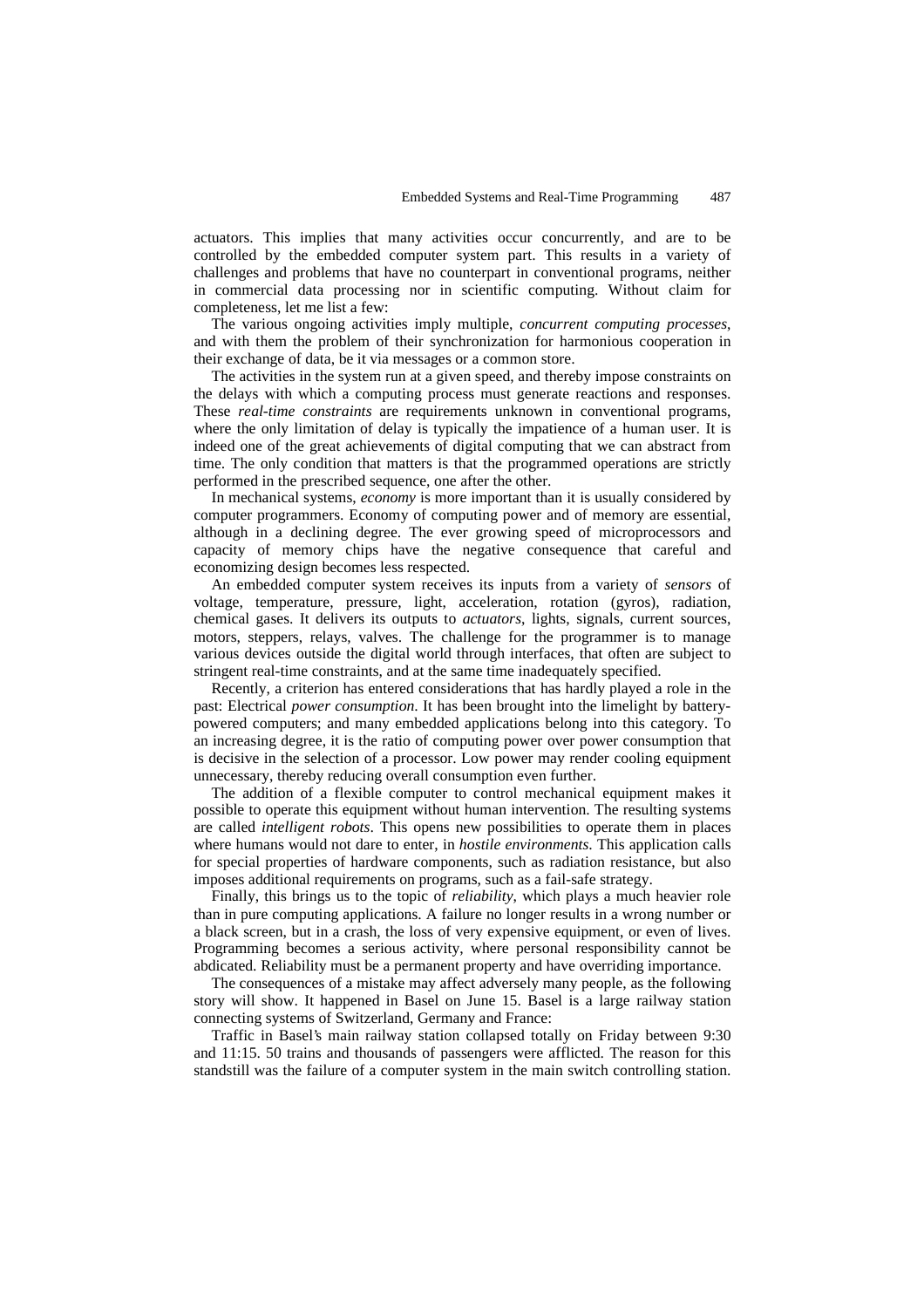All trains were blocked; they could neither enter nor leave the station. The failure occurred in a new computer system that was put in operation only recently. It controls all the switches and signals in the entire railway station.

Four days later, the computers failed for the second time paralyzing traffic completely:

The cause for this disaster remains unclear. Further such break downs therefore cannot be excluded.

Two weeks later, reports said the error had been found. The most illuminating comment was that the two computers had failed to understand each other, also causing the backup computer to clonk out. Reliable sources later said that it was still unclear whether the mistake had actually been identified.

# **3. Ways to Overcome the Complexity of Real-Time Programming**

Indeed, the design of embedded systems appears to be of an overwhelming difficulty. One must wonder how so many successful systems had been designed in the past, considering the often flaky techniques and tools at the engineers' disposal. Their achievements are truly remarkable. Large embedded systems control gigawatt power stations, huge water dams, atomic reactors, they guide high-speed trains, aircraft and missiles. "Large" here means megabytes of code and millions of lines of program text. One wonders how it was at all possible to build systems of such a staggering complexity, when it seems utterly impossible to guarantee their reliability and one is content with a reasonably low probability of failure. This state of affairs is wellknown in other fields of engineering, where, however, this rest of uncertainty originates in mechanical and physical properties of materials. In software, dealing with abstract artifacts that do not wear out, we should strive to do better.

To master complexity is evidently the name of the game. Therefore, a large effort has recently gone into studying the foundations of programming and into establishing a theory. With a solid theory about the subject, so the theory goes, we will be able to develop programs within a framework and with tools that control the process to the effect that mistakes will become, if not eliminated, then at least rare. An axiomatic theory and a discipline of programming have been created, automated tools, themselves of a staggering complexity have been built, and text books have been written about program verification and programming with inherent correctness proofs. These efforts deserve praise, but they have hardly begun to take the added problems of real-time programming into account. If one considers the very limited degree in which these theories are being practiced, severe doubts appear as to their effectiveness in the world of computing at large. Surely ambitions and expectations have been scaled down.

How do most people learn to program? By learning rules of a language and then writing. This is in contrast to learning how to compose prose. There we first read and read again before testing our own writing talent. Our compositions are scrutinized by the teacher, correcting our spelling mistakes and gradually improving our style by making suggestions. In programming, our compositions are rarely scrutinized by a teacher; our teacher is the computer telling us whether or not "it runs". And sometimes it runs without being correct, and sometimes it fails in spite of appearing correct. Inspecting programs is an unappealing business, and the more intricate and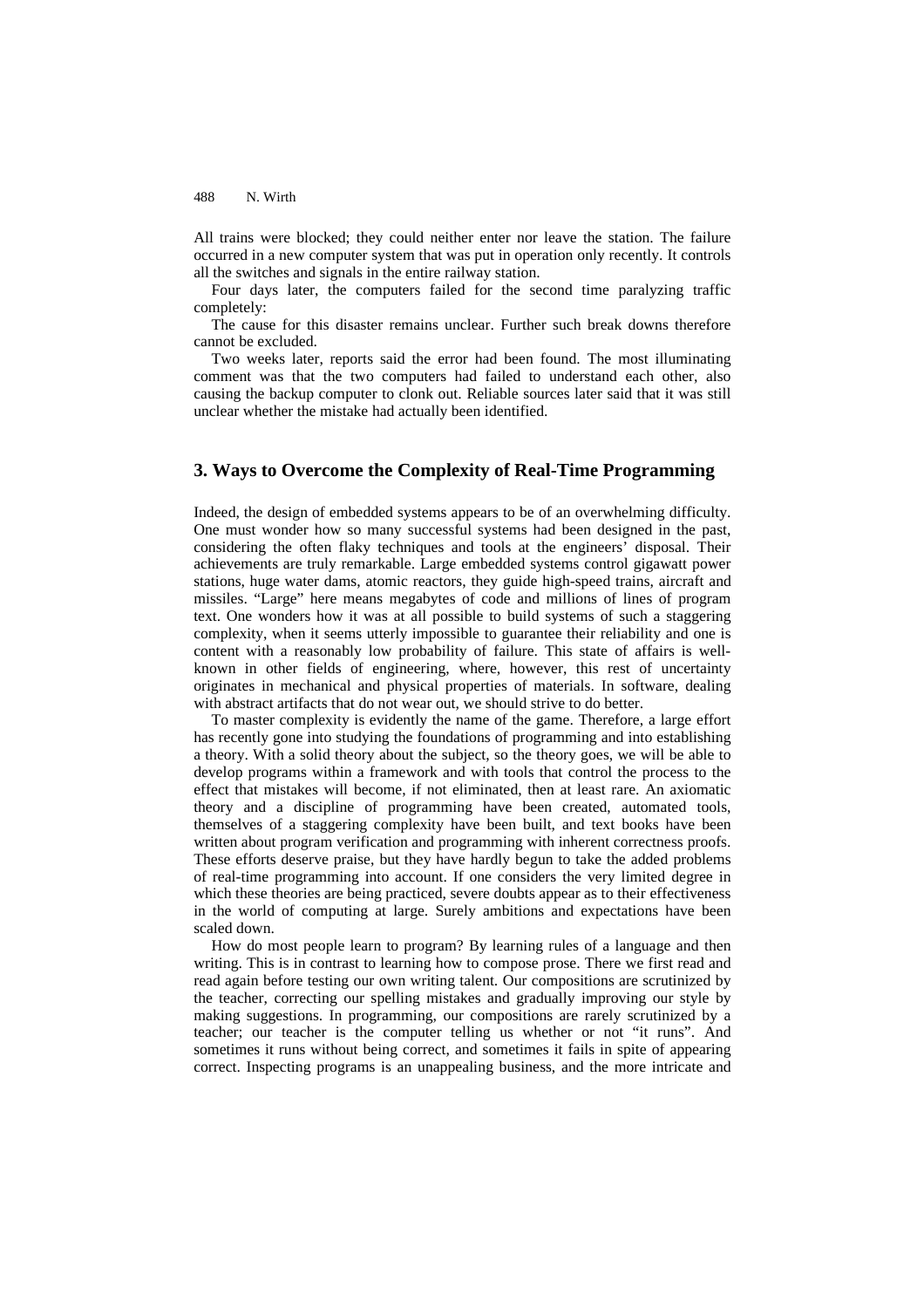inscrutable a writing is, the less is it in danger of being inspected. As a teacher I have seen some orderly and much disorderly code. But every time I looked at a larger "piece of code" (notice the term *code*, implying some secrecy), I discovered that much of its intricacy did not stem from the problem to be solved, but from poor mastery of the art of programming. In other words, much of the complexity is homemade. Every time it was possible to achieve the same goal in a simpler, often much simpler way, by factors of 2 to 10. This is staggering!

The truth remains that for good programming talent is required. Complicated theories and overly complex tools are not enough. In fact, sometimes they even foster bad style and add complexity. They seduce the programmer into the belief that he can easily abdicate responsibility to the tools, and the tools will guarantee proper form and style. This is no crusade against sound theoretical foundations and honest tools, but the best, in my experience, is the rule to *combat complexity like the devil*.

#### **4. An Example of Reducing Complexity**

Let me tell you about one of my recent encounters with that ubiquitous devil. I am interested since my youth in flying objects. Six years ago, I heard about a project with the aim of constructing a model helicopter for autonomous flight, controlled by an onboard computer [1]. As a layman, I was surprised that this was not standard practice in every helicopter. But actually this is not so, and in fact controlling a model helicopter is harder than a big craft, because the latter's big rotor has a much larger moment of inertia, leaving more time for corrections. Nevertheless, occasionally helicopters crash due to pilot errors in difficult situations. Hence, a computer-based stabilization system might be handy.

Our model, with a rotor diameter of 180 cm, was equipped with two commercial computer boards, each with an Intel 486 processor and an 8 Mbytes store. The software was based on a commercial real-time operating system, chosen because of the many concurrent processes to be managed. The resulting machinery with computer boards, inertial guidance system with gyros, servos, compass, telemetry and, last but not least, batteries weighed some 20 kg, and consumed some 20W. It did not take me long to believe that a simpler system could be designed, the software being only part of the simplification.

The first decision was to build an entirely new system on a single board. As processor I chose a Strong ARM (DEC 1035), a RISC architecture delivering the computing power of (at least) the two Intel 486s with a power consumption of little more than 1W. The next decision was to eliminate the RT-OS, as it seemed possible to do essentially without concurrent processes in the form of threads. The third decision was to program the entire software in Oberon [2], which is very suitable for "programming close to the hardware". This implied, however, to first build an Oberon compiler for the Strong ARM. This turned out to be easy (1 man month) because much could be taken over from existing compilers [3], and provided the invaluable advantage to add SA-specific inline procedures for handling processor initialization and device interfaces. In order to slightly simplify the task of compiler construction, a few features of Oberon were omitted, and a few new ones were added (see Appendix).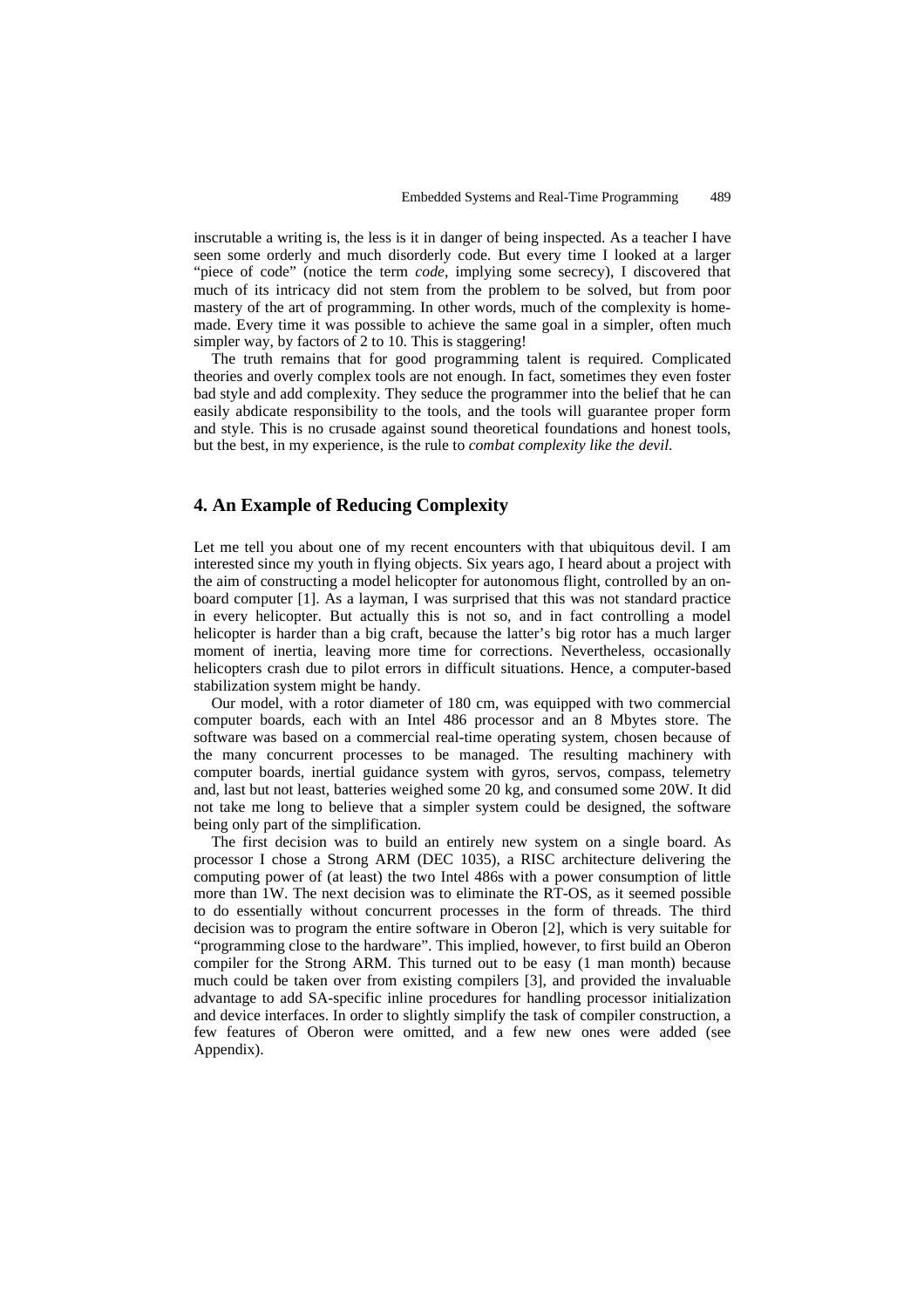The task of the helicopter controller is essentially to sample sensors (accelerometers and gyros), compute new values for power, pitch, roll, and yaw, and output the computed values to the respective servos. This can be done in a single loop which is triggered in equal time intervals, in this case every 20ms. Because for every new group of outputs 4 preceding groups of inputs are required as arguments, the inputs are buffered. Input and output interfaces were implemented by two PLDs, converting the PWM signals to binary (8-bit) values and vice-versa. They could be considerably simplified by converting the (up to) 8 signals sequentially. As a consequence, the interrupt time slice was chosen as 2ms, and a counter is incremented to identify the signals being input and output.

As a result, the time critical operations are kept in a single interrupt handler, triggered by a clock generated in one of the PLDs. This routine is, and must be, very short. It reads a single byte from the input PLD and deposits it in the input buffer, and it picks a single byte from the output buffer and feeds it to the output PLD. The "main program" is a single loop (after initialization), at one point waiting for the next change of the counter. In this loop, four value sets are taken from the input buffer, and a new output set is computed. All that had to be done concerning real-time constraint was to measure the time needed for this computation. Fortunately it turned out to be less than half of the 20ms time slice.

# **5. Some Conclusions**

Certainly, this example may be called academic, because it is simple, or rather turned out to be simple. I am fully aware that different criteria apply in other cases, and that "real-world" systems "out there" are much more intricate. Yet, this example does show that drastic simplifications are possible – even in simple cases! With the addition of further input sources such as a compass and a GPS, for example, affairs become more complicated, because those inputs cannot simply be sampled, but arrive at unpredictable intervals. Hence, the temptation to introduce threads (and a system handling them) arises, and even may turn out to be justified.

However, one must be aware of the consequences. Task switching becomes hidden, and it becomes impossible to guarantee real-time constraints. It may all be very well, as long as processing power is available in excess, i.e. if the processor idles most of the time. But "throwing in resources in abundance" is not sound engineering practice, even if it appears to be cheap.

If we are to design reliable real-time systems, we must demand precise specifications, and then be able to guarantee that the computing time required between specified events is shorter than their interval of occurrence. This implies the availability of tools (compilers) that provide data about the time required to execute certain sequences of statements. Such tools are hardly available to my knowledge. Instead, "break-points" are inserted in the program, and a tool is used to measure the time consumed. But this is like program testing vs. analytic verification: The result applies only to the specific test case, but not in general The practical idea is that the test case is sufficiently "representative", and a safety factor is thrown in, in case of doubt.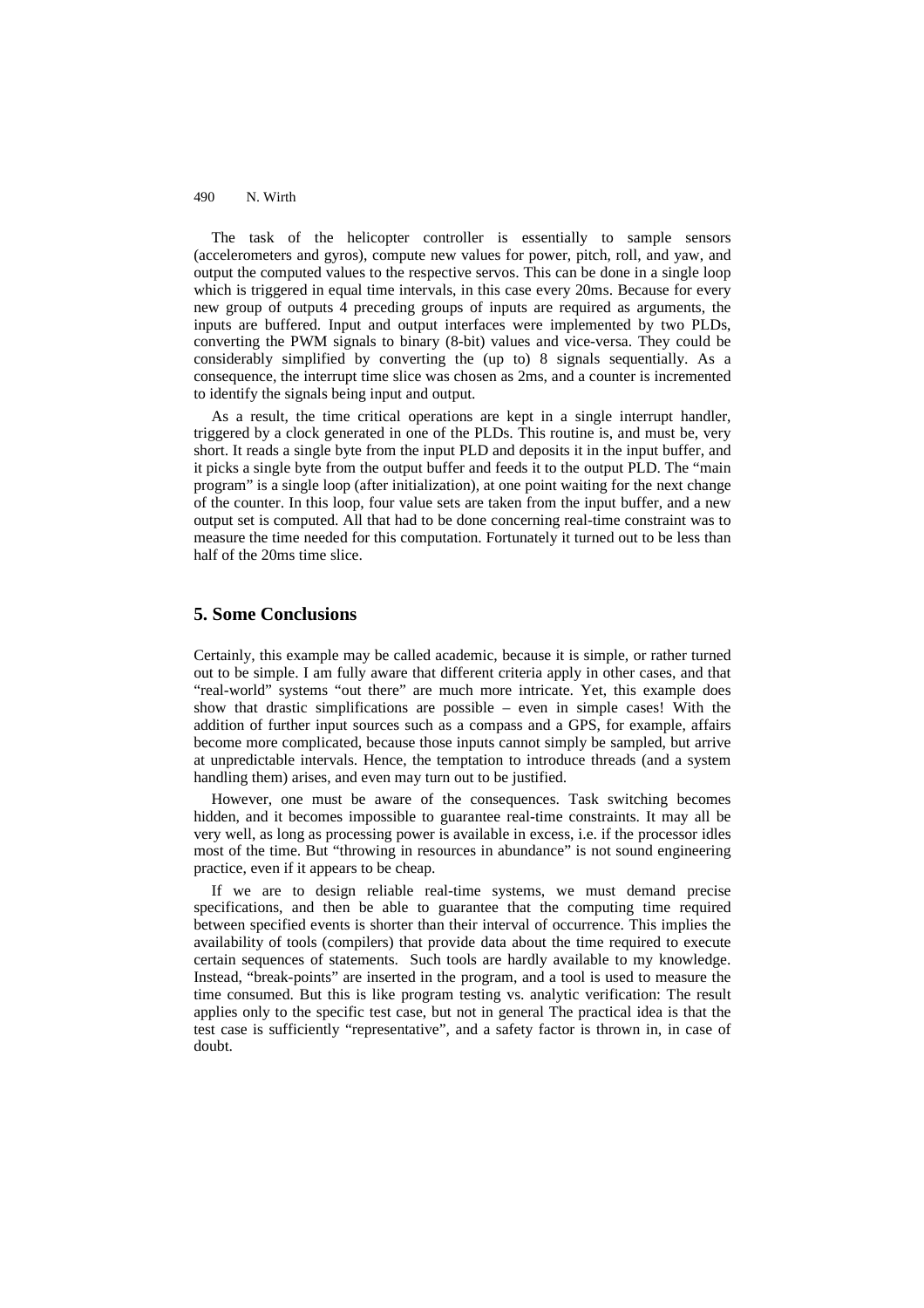The dubiousness of this practice is compounded by two circumstances:

If interrupts are involved, the interrupt handler steals time from the interrupted process (thread). If neither place nor duration of the interrupt are known, the effect on time bounds of the interrupted process may be considerable, and the worst case condition taken for analysis may be so much bigger than the "normal' case that the temptation to ignore the (very rare) worst case may be large.

Modern processors commonly use on-chip cache memories and pipelining, resulting in rather unpredictable performance variations. The time for an instruction sequence cannot be taken as the sum of the time of the individual instructions. Yet, the real-time program must reliably handle the worst case, which may be 10 or more times slower than the average case. Temptations to ignore that ugly worst case loom large.

Not even sophisticated analytical tools help to overcome these intrinsic difficulties with machinery displaying a stochastic behavior. As a consequence, we recommend the following two rules of thumb for the real-time programmer:

Refrain from using interrupts. If interrupts cannot be excluded, make sure that the time consumed by interrupt handlers is orders of magnitude shorter than any specified real-time condition. Handlers must be free of loops (with an unknown number of repetitions).

Be skeptical about sophisticated processors with caches and pipelines. Test your programs with caches turned off. (I am afraid this implies that the caches may just as well be left out anyway). Digital signal processors (DSP) typically do not feature caches, and are therefore to be preferred.

What renders the seemingly hopeless situation less desperate is the fact that in most cases the real-time constraints are weak; they are specified in seconds (or hundreds of milliseconds), while the processor executes millions of instructions per second, implying that real-time constraint can almost be ignored. However, in the case where several interrupt sources must be handled, it might be wise to employ an individual processor for each of them. After all, silicon is now cheap, and system reliability is dear. We should remember that interrupts were originally introduced to spare the use of separate, expensive processors for events that rarely occur and then take a negligible amount of time for a very simple, straight-forward action.

We might note that in the case of embedded systems the requirements concerned with time are in addition to all other correctness specifications. Could it therefore be possible to separate the two categories? Separation of concerns has always been a useful design principles. Hence, the appearance of a formalism (language) allowing real-time constraints to be considered and checked separately, perhaps by separate software tools, would mark a desirable step ahead.

Here we are concerned with systems containing computers embedded as crucial parts of a larger whole. The consequence is that the designer of the computer section must understand the whole, or at least be able to rely on complete and precise specifications of the interfaces between the rest and the computer. Often these interfaces are themselves unnecessarily complex (particularly if they comply with established standards!), giving rise to misunderstandings and mistakes. A second corollary of embededness is that failures of the whole may be due to other than computer malfunction, requiring much wider horizons in the search for errors. The designer of embedded systems should be a mechanical, electrical, and software engineer all in one. In our helicopter example, mechanical oscillations and resonances, loosening contacts, over sensitivity of sensors to vibrations, electrical